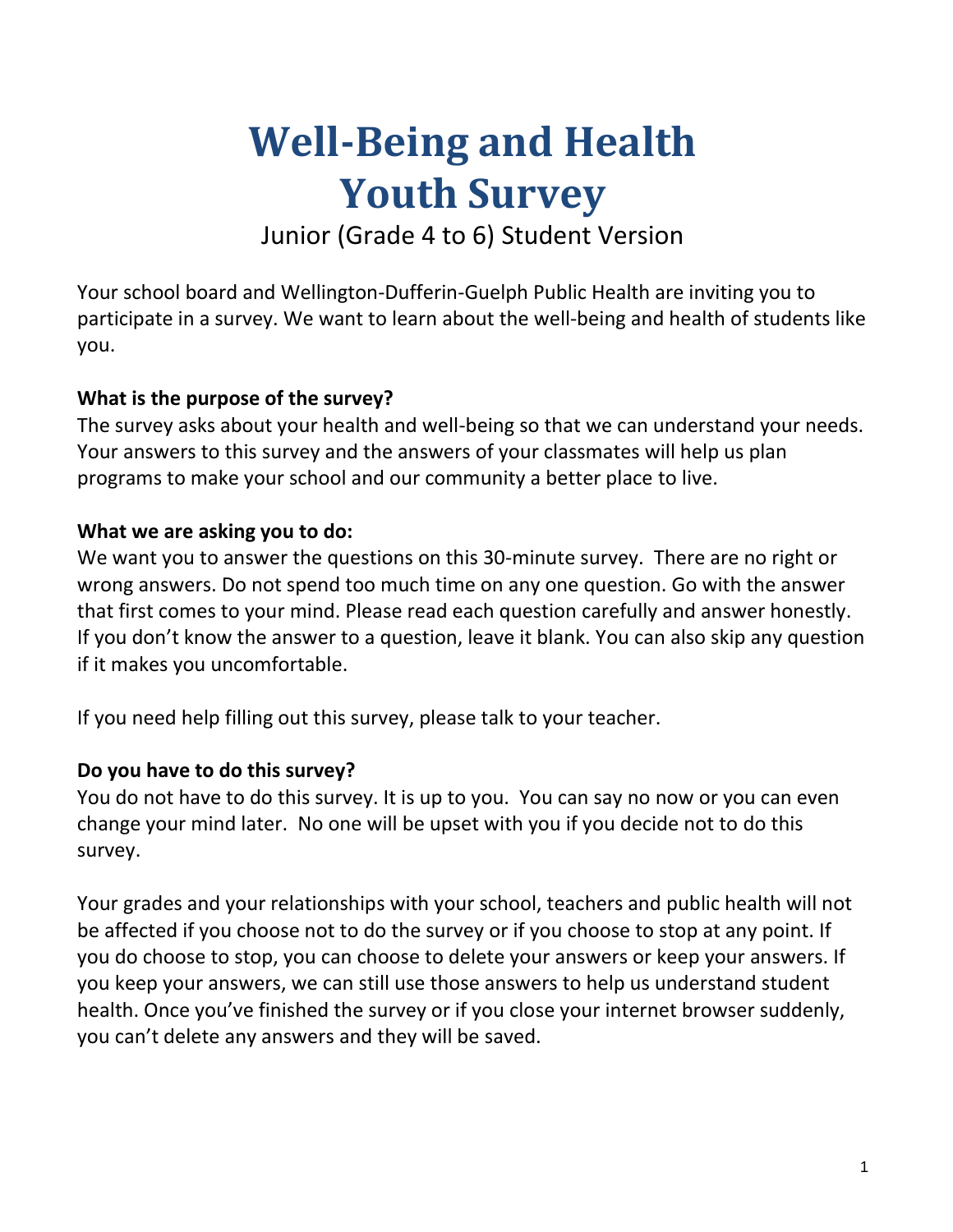# **Could this survey hurt or help you in any way?**

Some questions in this survey might make you feel uncomfortable, you don't have to answer those if you don't want to. If you feel uncomfortable after doing this survey, you can talk to your guidance counsellor or call the Kids Help Phone (1-800-668-6868). This survey could help you because we will use the answers to improve your community and school.

# **What will we do with information about you?**

When you finish the survey, your answers will go to Public Health. Your answers will not be seen by anyone at your school, including your teachers and parents. Public Health will be very careful to keep your answers to the survey private. Public Health will keep all information we collect about you locked up and password protected. They will take all information from all students who do this survey to create reports for schools, the community, and other professionals. Your name or any other information that could tell us who you are will not be used in any reports. The reports will be available on the Report Card Coalition Website: www.wdgreportcard.com. Data collected from the survey will be kept on a secure network for at least six years.

This survey has received an approval from an ethics review. If you have questions about this, contact Tanya Harron by email at tanya.harron@wdgpublichealth.ca

If you have any other questions, you can contact:

Blair Hodgson Wellington-Dufferin-Guelph Public Health Phone Number: 1-800-265-7293 ex. 4312 Email Address: [blair.hodgson@wdgpublichealth.ca](mailto:blair.hodgson@wdgpublichealth.ca)

Do you agree to take the survey?

| I | Yes    |
|---|--------|
|   | N<br>ი |

The information on this form is collected under the authority of the *Health Protection and Promotion Act* in accordance with the *Municipal Freedom of Information and Protection of Privacy Act* and the *Personal Health Information Protection Act*. This information will be used for the delivery of public health programs and services; the administration of the agency; and the maintenance of health-care databases, registries and related research, in compliance with legal and regulatory requirements. Any questions about the collection of this information should be addressed to the Chief Privacy Officer at 1-800-265-7293 ext 2975.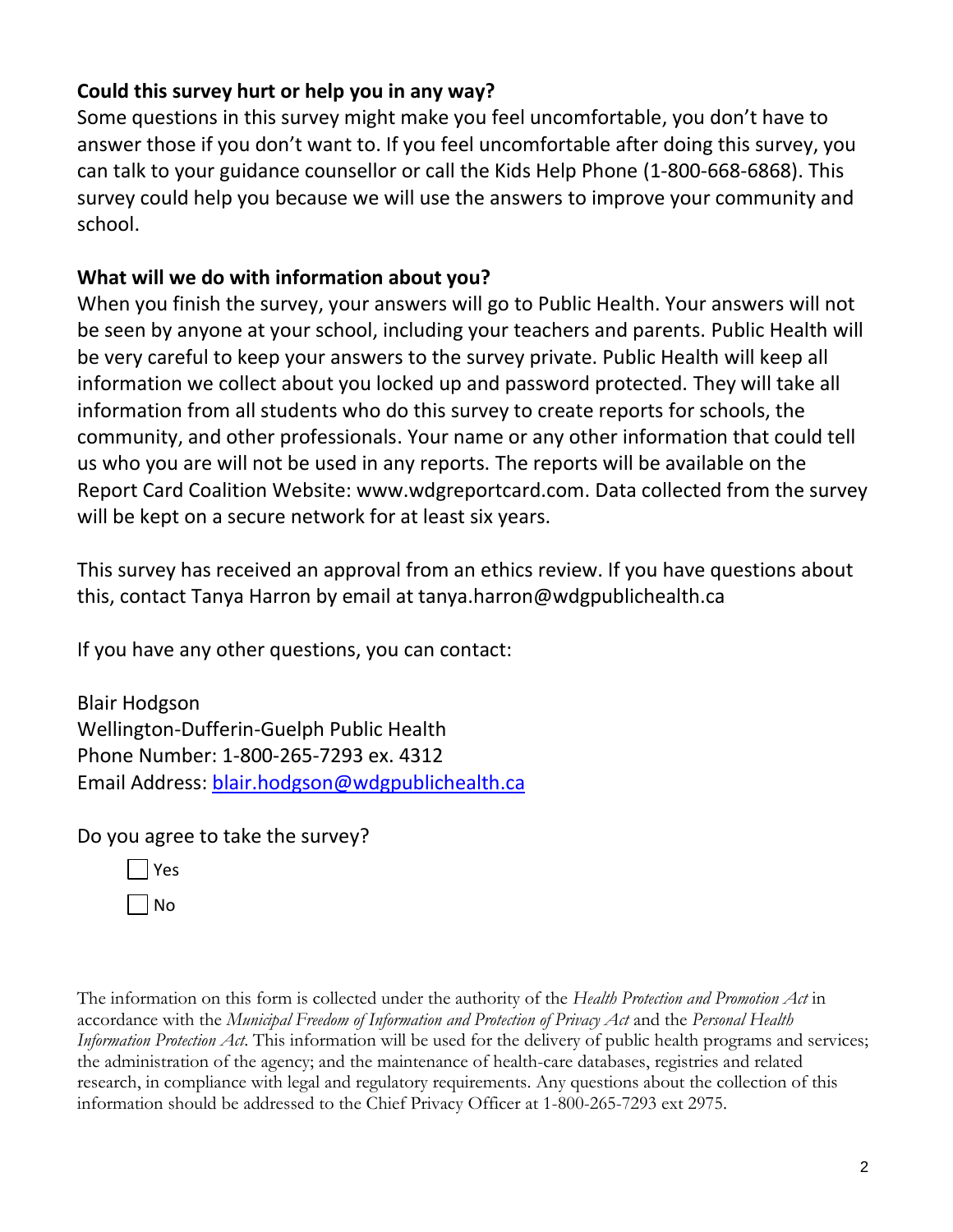# **Demographics**

- 1. To begin, what grade are you in? *(Drop down list)*
- 2. What is the name of your school? *(Drop down list: school names)*
- 3. Which Township or City do you live in? Ask your teacher if you are unsure. *(Drop down list)*
- 4. What gender identity do you most identify with
	- Female
	- Male
	- $\Box$  My gender is not on this list:
- 5. Were you born in Canada?
	- Yes
	- No
- 6. What languages do you speak at home? (If you and your family speak more than one language, please select all languages that you speak at home.)
	- Amharic Arabic Cantonese Dari Dutch English French German Gujarati Hindi Hungarian Indigenous language(s) Low German Mandarin Persian (Farsi) Polish Punjabi (Panjabi) Spanish Tagalog (Pilipino, Filipino)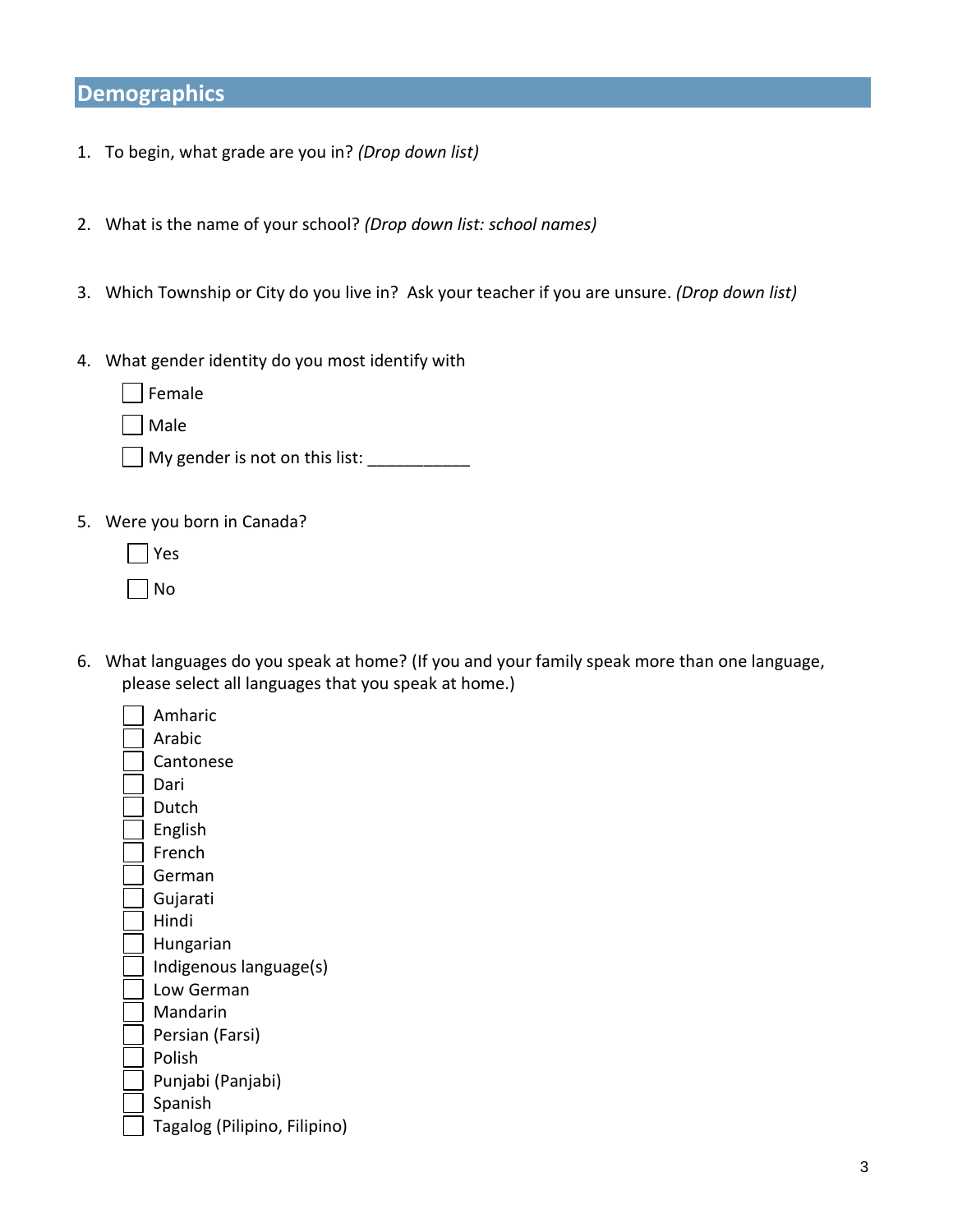| Tamil                                        |
|----------------------------------------------|
| $\vert$ Tigrinya                             |
| Urdu                                         |
| Vietnamese                                   |
| A language not listed above (please specify: |

7. Do you identify as Indigenous to the lands now called Canada?

- Yes
	- No

Not Sure

 $\Box$  I prefer not to answer this question

## *Question 8 is only shown to students who identify as Indigenous (Question 10)*

8. Please select all that apply to you:

| First Nations                                                                    |  |
|----------------------------------------------------------------------------------|--|
| Métis / Michif                                                                   |  |
| Inuit                                                                            |  |
| An alternative (e.g., Haudenosaunee, Treaty 3, Nunavimmiut) (please specify: ___ |  |

# **People are often described as being part of a "race" based on how they look or where in the world their families are from.**

9. Which racial group(s) best describes you? If you have a mixed background, please choose all that apply.

*Hover over an answer with your mouse to see examples* (bracketed text)

| <b>Black</b>         | (For example: African, Afro-Caribbean, African-Canadian)             |
|----------------------|----------------------------------------------------------------------|
| East Asian           | (For example: Chinese, Korean, Japanese, Taiwanese)                  |
| Indigenous           | (For example: First Nations, Métis, Inuit)                           |
| Latino/Latina/Latinx | (For example: Latin American, Hispanic descent)                      |
| Middle Eastern       | (For example: Lebanese, Afghan, Egyptian, Iranian, Turkish, Kurdish) |
| South Asian          | (For example: Bangladeshi, Indian, Pakistani, Sri Lankan)            |
| Southeast Asian      | (For example: Cambodian, Filipino, Indonesian, Thai, Vietnamese)     |
| White                | (For example: English, French, German, Polish, Italian)              |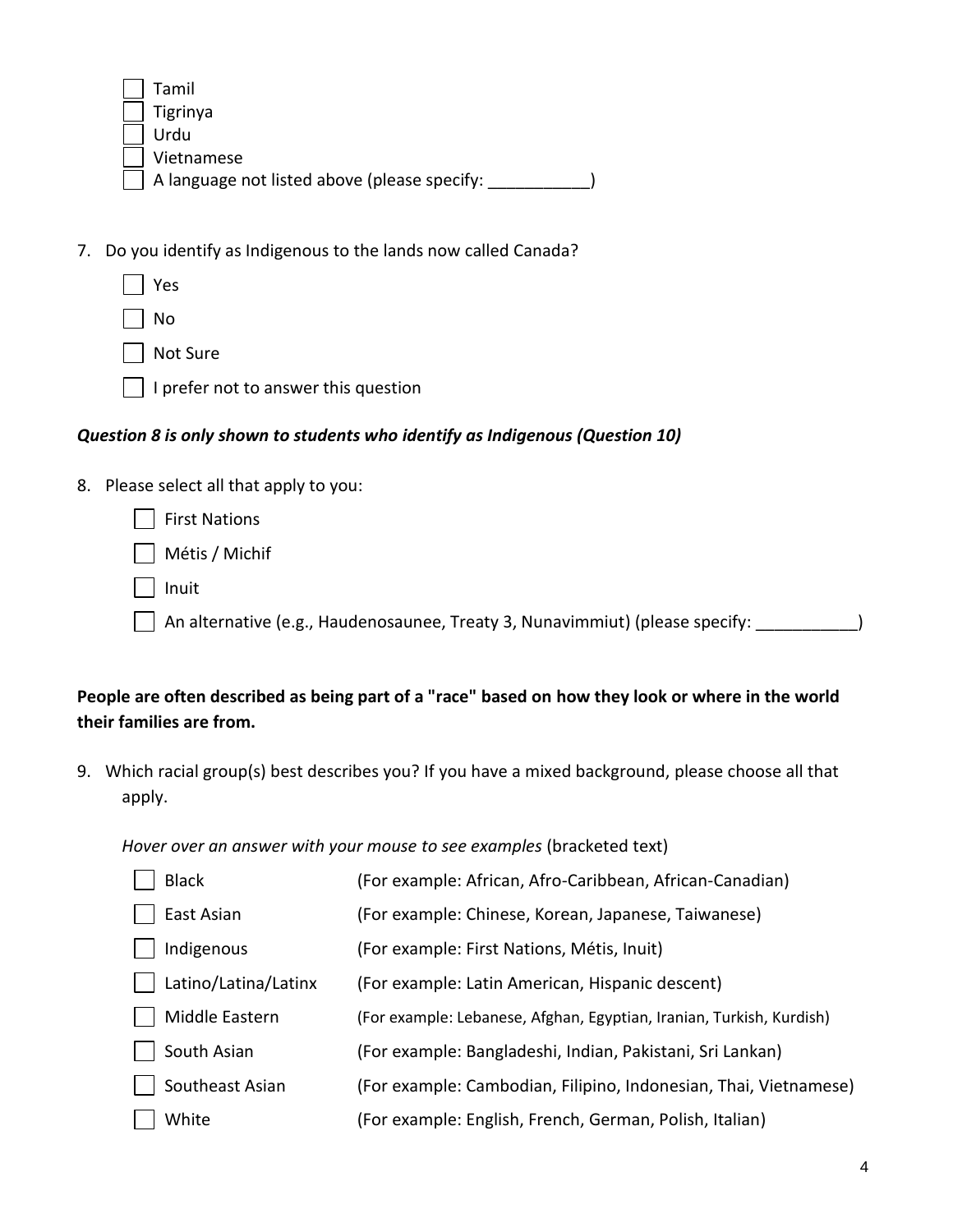$\Box$  A racial group not listed above (please specify \_\_\_\_\_\_\_\_\_\_\_\_\_\_\_\_\_\_\_\_\_\_\_\_\_\_\_)

 $\exists$  I don't know what race(s) I am

 $\Box$  I don't understand this question

# **Your Community**

10. Please describe how you feel about your neighbourhood.

|                                    | Yes | Sometimes/<br>Sort of | No | I don't<br>Know |
|------------------------------------|-----|-----------------------|----|-----------------|
| a) I feel safe in my neighbourhood |     |                       |    |                 |
| b) My neighbours care about me     |     |                       |    |                 |

# **Your School**

11. Please describe how you feel about your school:

|                                                                | Yes | Sometimes/<br>Sort of | No |
|----------------------------------------------------------------|-----|-----------------------|----|
| am an important part of my school community<br>a)              |     |                       |    |
| My education is important to me<br>b)                          |     |                       |    |
| get the support I need to learn at school<br>C)                |     |                       |    |
| I am interested in what I am learning at school<br>d)          |     |                       |    |
| I take part in school activities like clubs or<br>e)<br>sports |     |                       |    |

12. How do you feel about school?

 $\Box$  I love school

I like school

 $\Box$  I do not really care either way

 $\Box$  I do not like school very much

 $\Box$  I hate school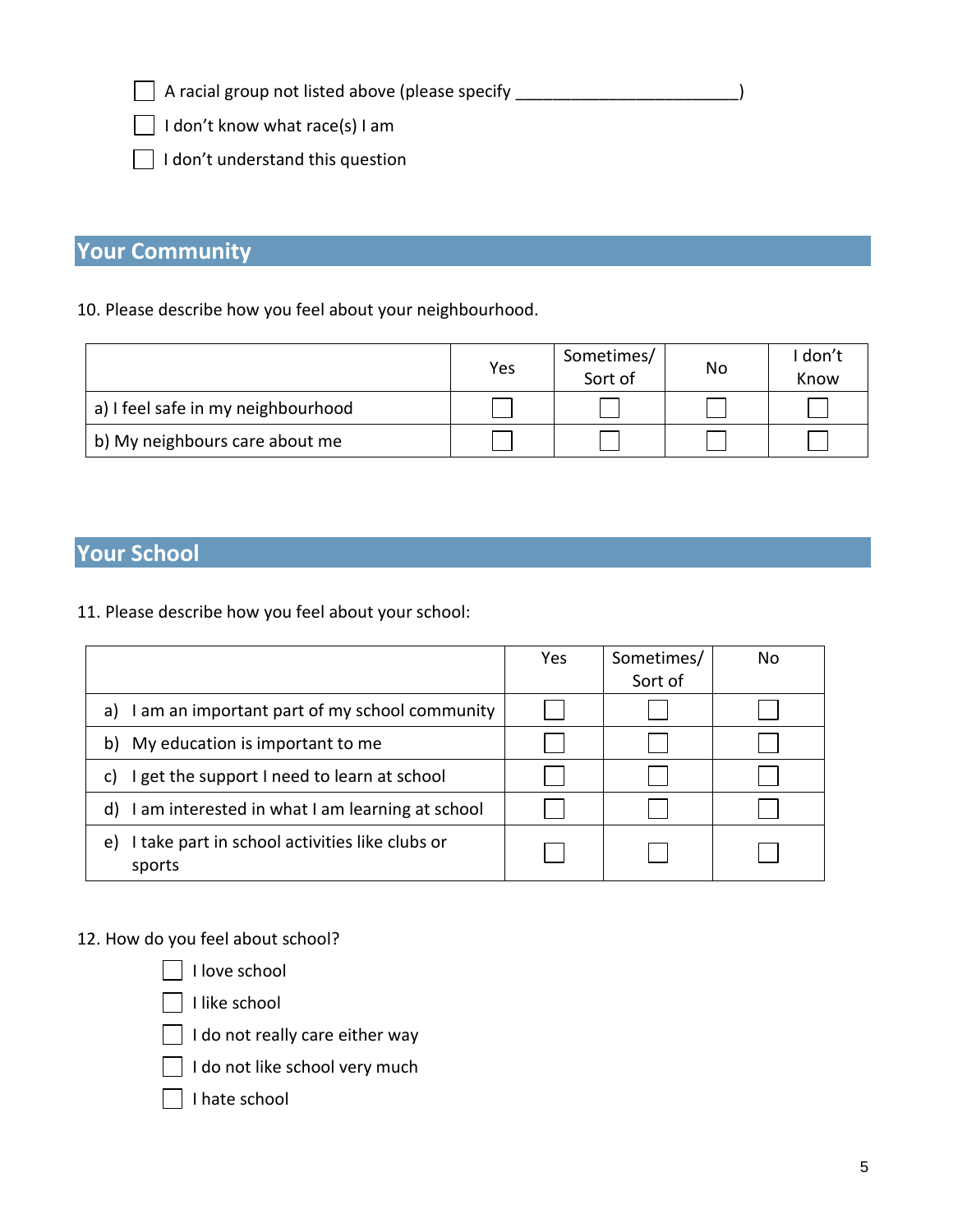#### 13. Do you agree with the following statements?

|                                    | Yes | Sometimes<br>Sort of | No |
|------------------------------------|-----|----------------------|----|
| I feel safe at my school<br>a)     |     |                      |    |
| I feel included at my school<br>b) |     |                      |    |

#### *Question 14 is only shown to students who answer "no" to feeling safe at school (Question 13 a).*

- 14. When you DO NOT feel safe at school, is it because of any of the following? Please check ALL that apply
	- My own or my family's background (race, ethnicity, religion, culture, Indigenous background,)
	- $\Box$  Where my family came from, the language we speak, or traditions that we practice
	- How much money my family has
	- My gender, sexual orientation, or gender identity
	- My grades, or how smart I am
	- A disability or special need that I have
	- Other (please specify \_\_\_\_\_\_\_\_\_\_\_\_\_\_\_\_\_\_)

#### *Question 15 is only shown to students who answer "no" to feeling included at school (Question 13 b).*

- 15. When you DO NOT feel included at school, is it because of any of the following? Please check ALL that apply)
	- My own or my family's background (race, ethnicity, religion, culture, indigenous background,)
	- Where my family came from, the language we speak, or traditions that we practice
	- How much money my family has
	- My gender, sexual orientation, or gender identity
	- My grades, or how smart I am
	- A disability or special need that I have
	- Other (please specify \_\_\_\_\_\_\_\_\_\_\_\_\_\_\_\_\_\_\_)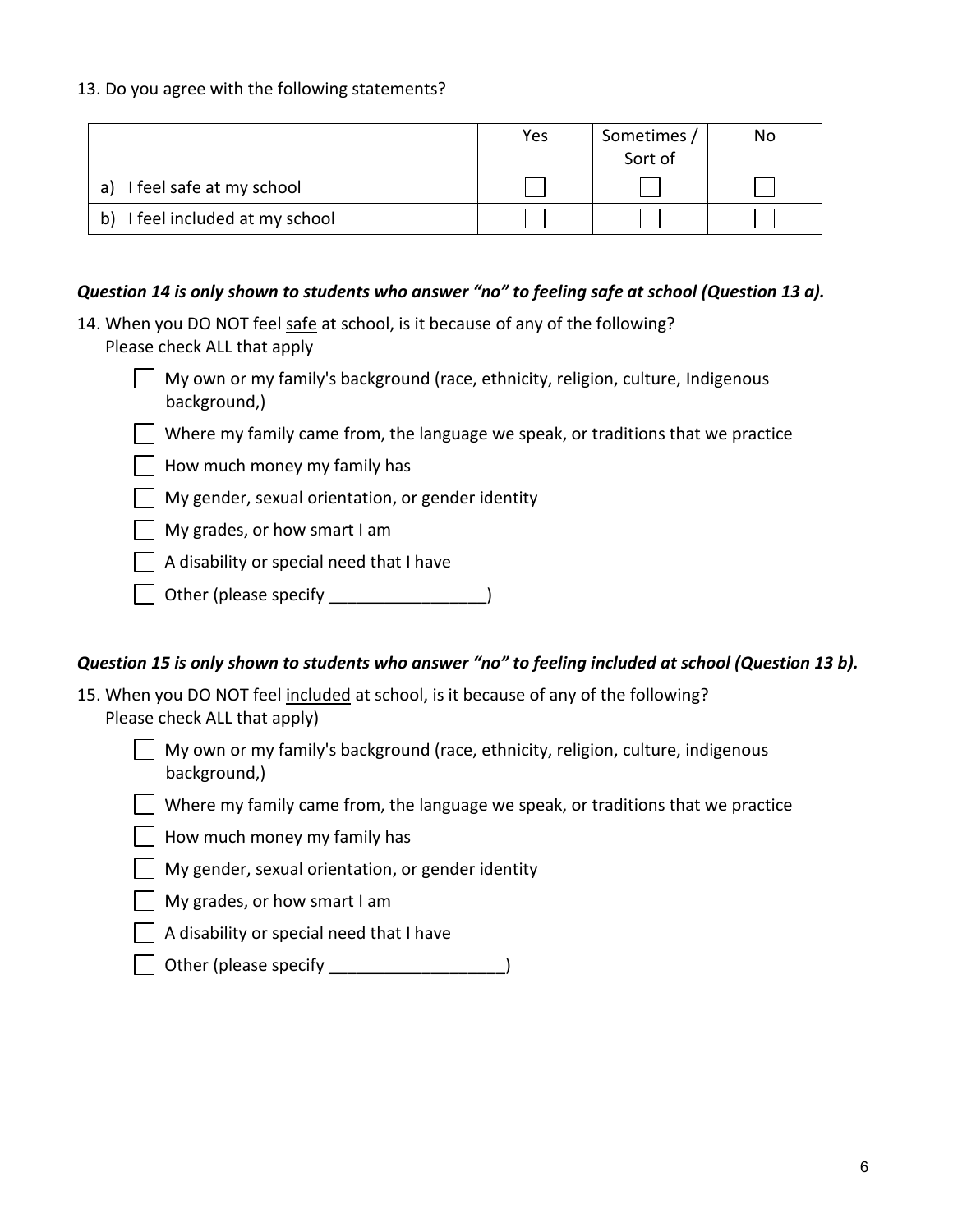16. Please describe how you feel about the adults at your school.

|                                                                                      | Yes | Sometimes /<br>Sort of | No |
|--------------------------------------------------------------------------------------|-----|------------------------|----|
| Adults at my school have high expectations of<br>a)<br>me                            |     |                        |    |
| Adults at my school are interested in me<br>b)                                       |     |                        |    |
| Adults at school notice when I am doing a<br>C)<br>good job and let me know about it |     |                        |    |

17. Is there at least one adult at school you can turn to if you need help?

|                          | Y<br>s<br>е |
|--------------------------|-------------|
| $\overline{\phantom{a}}$ | N<br>n      |

## **Bullying**

**Bullying** refers to the same person or people hurting your body or feelings on purpose over and over again. Bullying can include lots of different things like name-calling, spreading rumours, hitting, breaking someone's things, cyberbullying or leaving someone out on purpose. If you are being bullied, it's important to talk about it with an adult that you trust.

18. IN THE LAST 12 MONTHS, have you been bullied AT SCHOOL OR ON THE BUS?

| Never |
|-------|
|       |

A Few Times

**Often** 

Almost Every Day

19. IN THE LAST 12 MONTHS, have you been bullied WHEN YOU WERE NOT AT SCHOOL?

Never

A Few Times

**Often** 

Almost Every Day

#### *Question 20 is only shown to students who answered that they have been bullied (Questions 18 & 19***)**

20. Did you tell an adult about the bullying?

No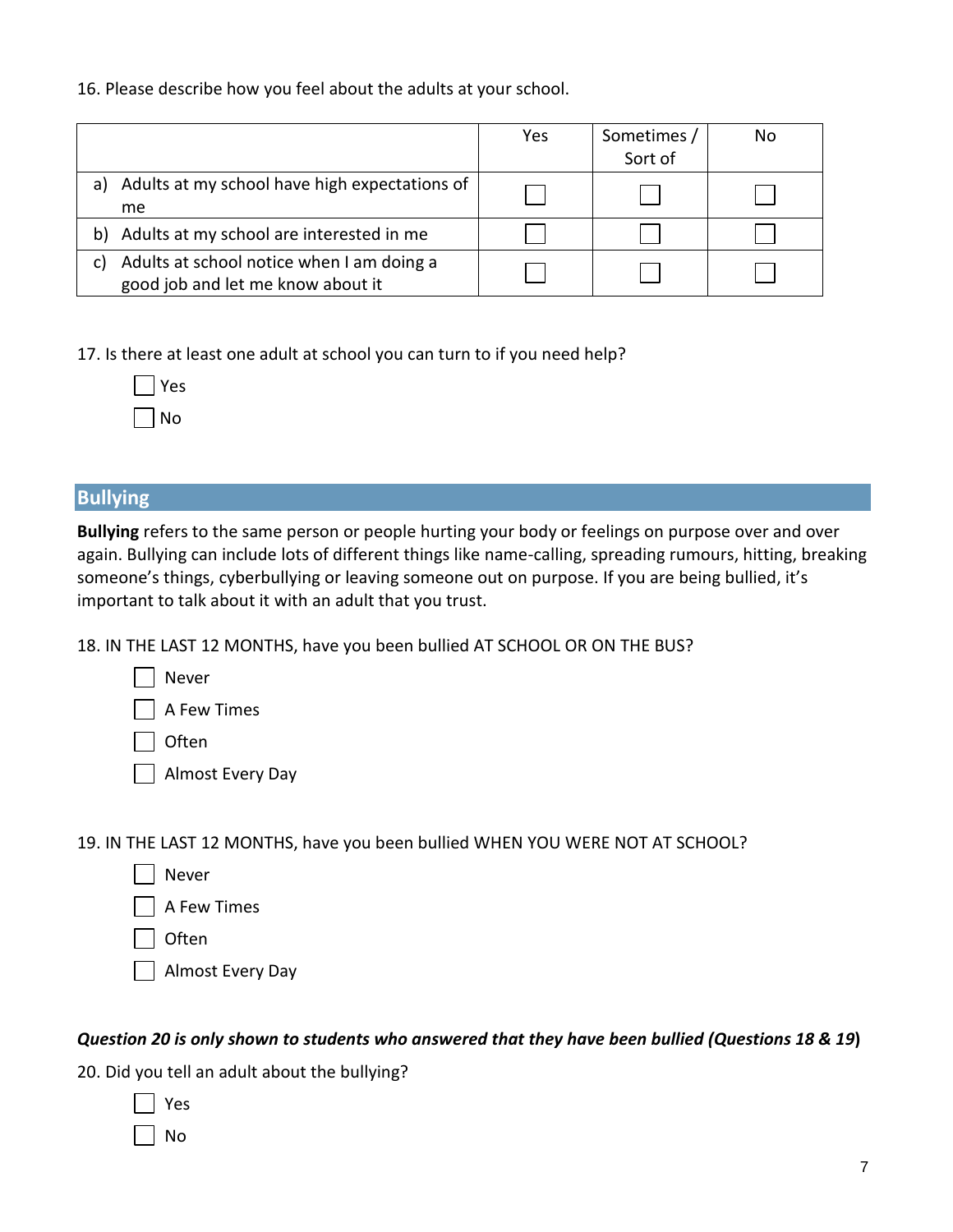## *Question 21 is only shown to students who answered "yes" to telling an adult about the bullying (Question 20***)**

21. Who was the adult that you told? Please check ALL that apply

| A teacher                   |  |
|-----------------------------|--|
| Principal or Vice-Principal |  |
| A staff member at school    |  |
| Parent or guardian          |  |
| A family member             |  |
| A police officer            |  |
| Other (please specify       |  |
|                             |  |

# *Question 22 is only shown to students who answered "yes" to telling an adult about the bullying (Question 20)*

22. Did the adult(s) help you?

| Yes |
|-----|
| N٥  |

# *Question 23 is only shown to students who answered that they have been bullied (Questions 18 & 19)*

23. Who bullies you? (Check all that apply)

| Other students            |
|---------------------------|
| Kids outside of my school |
| Siblings                  |
| Teachers                  |
| Coach/Instructors         |
| Parents                   |
| Other adults I know       |
|                           |

People you met online

| тп<br>r |
|---------|
|---------|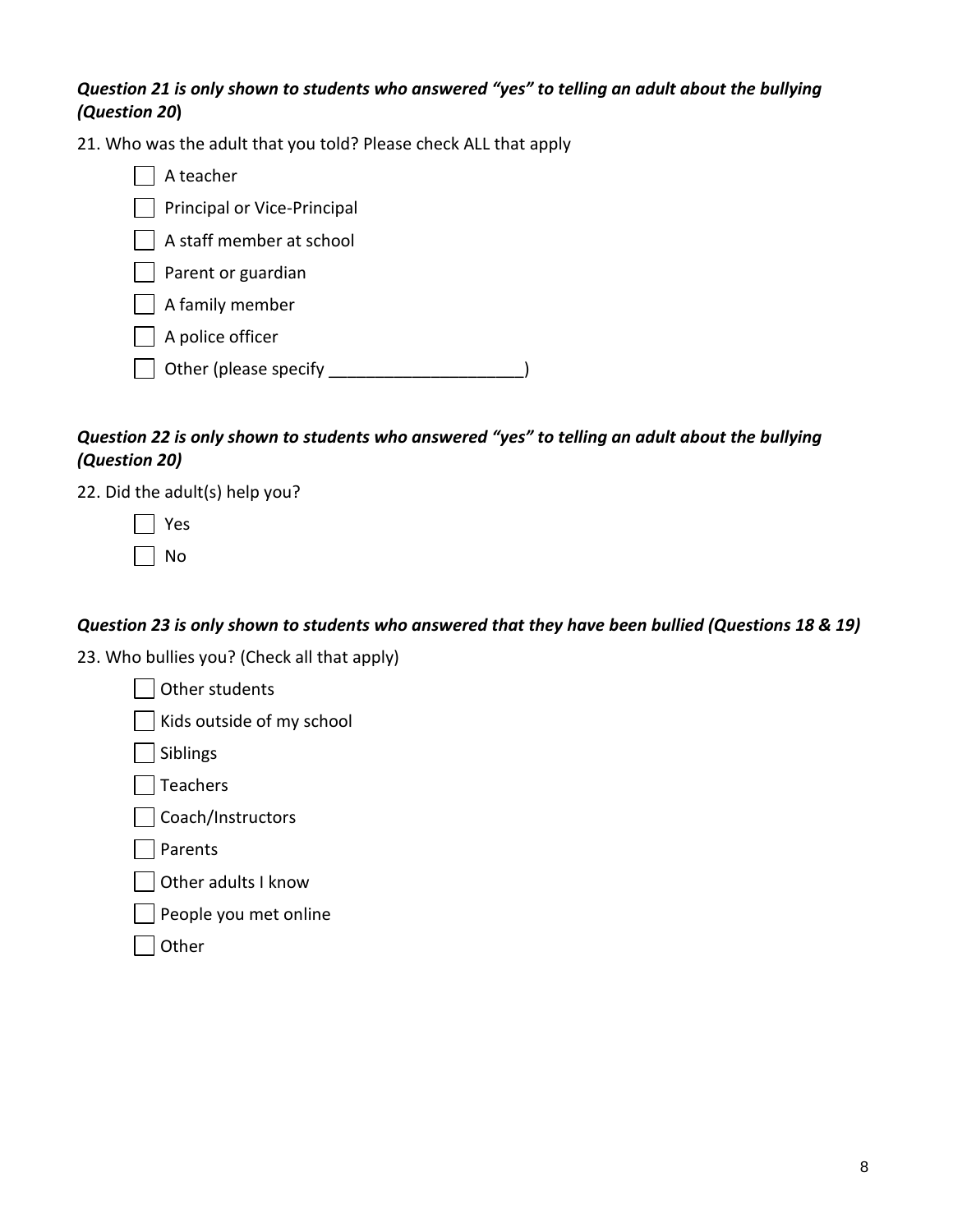#### *Question 24 is only shown to students who answered that they have been bullied (Questions 18 & 19)*

24. IN THE LAST 12 MONTHS, were you bullied in these ways:

Check ALL that apply



Verbal Aggression (e.g., repeatedly teased, insulted, or called hurtful names)

Electronic/Cyberbullying (e.g., teased through social media, or text messages)

Someone damaging something that belonged to you on purpose

Someone leaving you out or excluding you on purpose

#### *Question 25 is only shown to students who answered that they have been bullied (Questions 18 & 19)*

No one deserves to be bullied. There is never a good reason for someone to bully you.

25. Why do you think others were bullying you? (Check all that apply)

I don't know why I've been bullied

Race, culture, or skin colour

Weight

Appearance (other than because of race, culture, or weight)

Sexual orientation

Gender identity

Religion or faith

Interests, activities or hobbies

Language

What my family can afford to buy

Disability or special need

School grades

Other reasons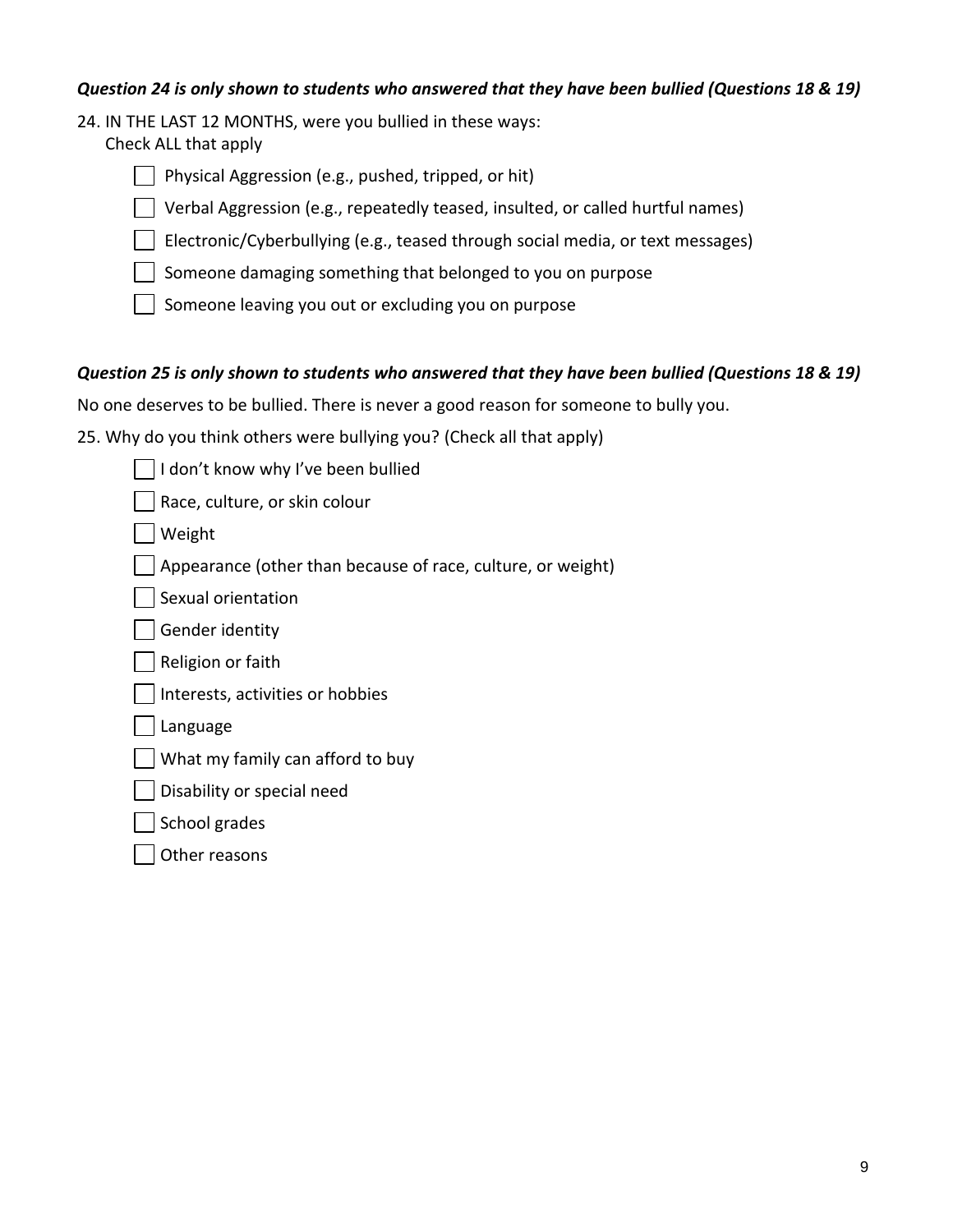# **Your Friends**

26. Please answer the following statements about your friends.

|                                                          | Yes | Sometimes/<br>Sort of | No |
|----------------------------------------------------------|-----|-----------------------|----|
| I have many friends<br>a)                                |     |                       |    |
| b) I get along well with other kids my age               |     |                       |    |
| c) Other kids my age want me to be their<br>friend       |     |                       |    |
| d) Most other kids my age like me                        |     |                       |    |
| e) I have at least one good friend who cares<br>about me |     |                       |    |

# **Your Family**

## 27. Please answer these statements about your family.

|    |                                                                                       | Yes | Sometimes /<br>Sort of | No |
|----|---------------------------------------------------------------------------------------|-----|------------------------|----|
| a) | My parents/guardians listen to my ideas                                               |     |                        |    |
| b) | My parents/guardians and I solve a problem<br>together if we disagree about something |     |                        |    |
| C) | My parents/guardians show me I am cared about                                         |     |                        |    |
| d) | I spend quality time at home with my family                                           |     |                        |    |
| e) | My parents/guardians talk about the good things<br>that I do                          |     |                        |    |

# **Health**

28. Overall, how would you rate your physical health? (How healthy is your body?)



Poor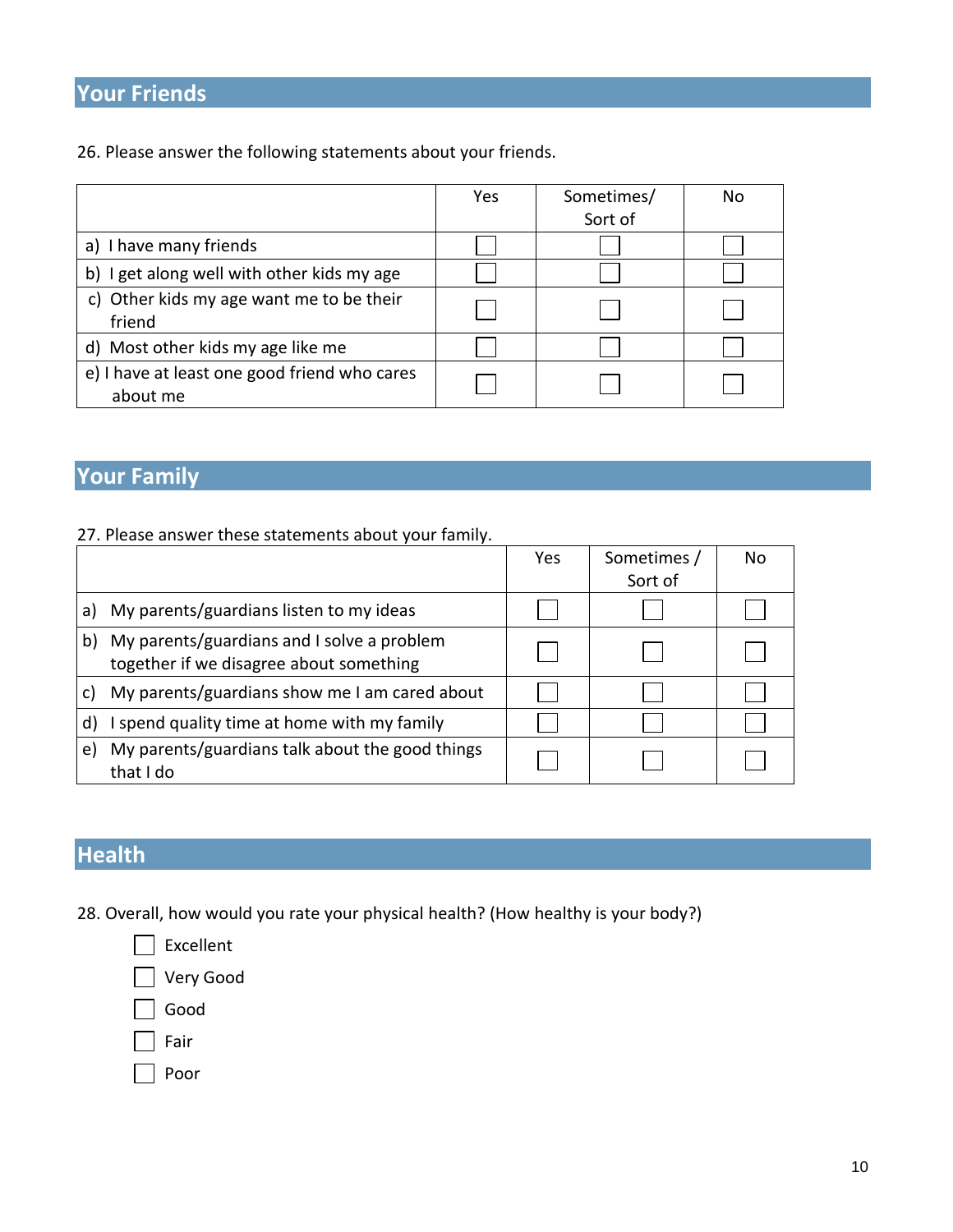29. In general, how often do you eat fruits and vegetables every day?

Less than once a day

Once a day

A few times a day

30. **IN A USUAL SCHOOL WEEK** (Monday to Friday) how often do you eat breakfast?

- Rarely/Never
- 1-2 days per week
- 3-4 days per week
- All 5 days

31. **ON A SCHOOL NIGHT,** what time do you usually go to sleep? *(Drop down list)*

32. **ON A SCHOOL DAY,** what time do you usually get up in the morning? *(Drop down list)*

**Physical activity** is any anything that makes your heart beat fast, can make you sweat and may make you lose your breath sometimes. Some examples of physical activity are running, walking fast, rollerblading, biking, dancing, skateboarding, swimming and playing sports.

- 33. **IN A TYPICAL WEEK**, on how many days are you physically active for a total of at least 1 hour per day?
	- 0 days 1 day 2 days 3 days 4 days 5 days
	- 6 days
	- 7 days
- 34. **OUTSIDE OF SCHOOL** on average about how many **HOURS** a day do you spend on screens (For example, playing video games, using a cell phone, tablet or the computer, or watching TV/DVD's)?

Less than 1 hour a day

1 or 2 hours a day

3 or 4 hours a day

5 or 6 hours a day

 $\Box$  7 or more hours a day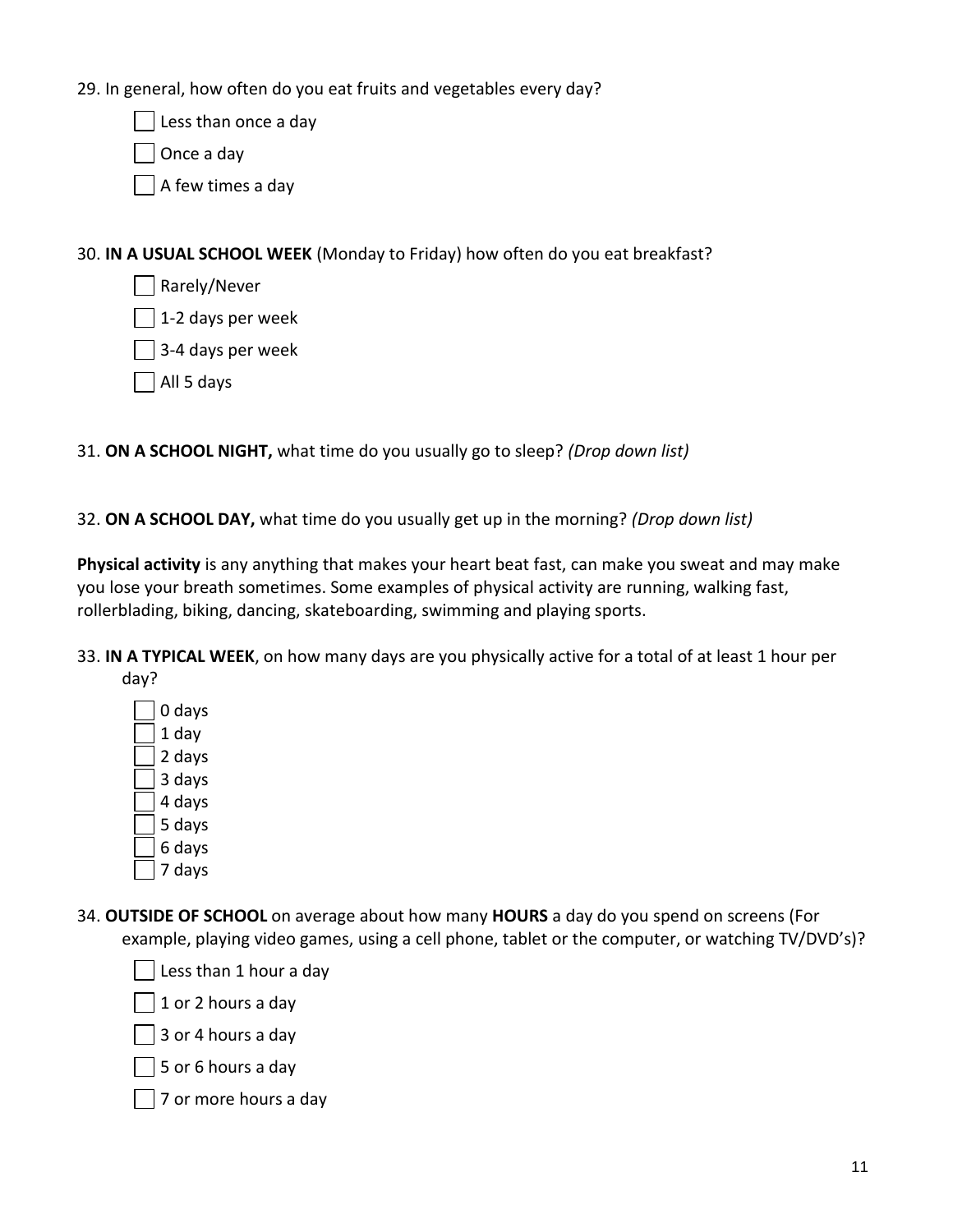# **Mental Health**

#### 35. How would you describe your:

|                    | Poor | Fair | Good | Very Good | Excellent |
|--------------------|------|------|------|-----------|-----------|
| Mental health<br>a |      |      |      |           |           |
| Happiness          |      |      |      |           |           |

## 36. Please check the box that best describes you.

| Yes | Sometimes/ | Nο |
|-----|------------|----|
|     | Sort of    |    |
|     |            |    |
|     |            |    |
|     |            |    |
|     |            |    |
|     |            |    |
|     |            |    |
|     |            |    |

## 37. IN GENERAL, how often do you feel:

|               | Often/<br>Always | Sometimes | Rarely/<br>Never |
|---------------|------------------|-----------|------------------|
| Sad<br>a)     |                  |           |                  |
| Lonely<br>b   |                  |           |                  |
| Worried<br>C) |                  |           |                  |
| Angry         |                  |           |                  |

#### 38. **IN THE LAST YEAR**, have you had trouble with…

|                                                                  | Yes | Sometimes | No |
|------------------------------------------------------------------|-----|-----------|----|
| Being distracted (feeling like you can't pay<br>a)<br>attention) |     |           |    |
| Pressure from other kids<br>b)                                   |     |           |    |
| Stress about school work                                         |     |           |    |
| Feeling like hurting yourself                                    |     |           |    |